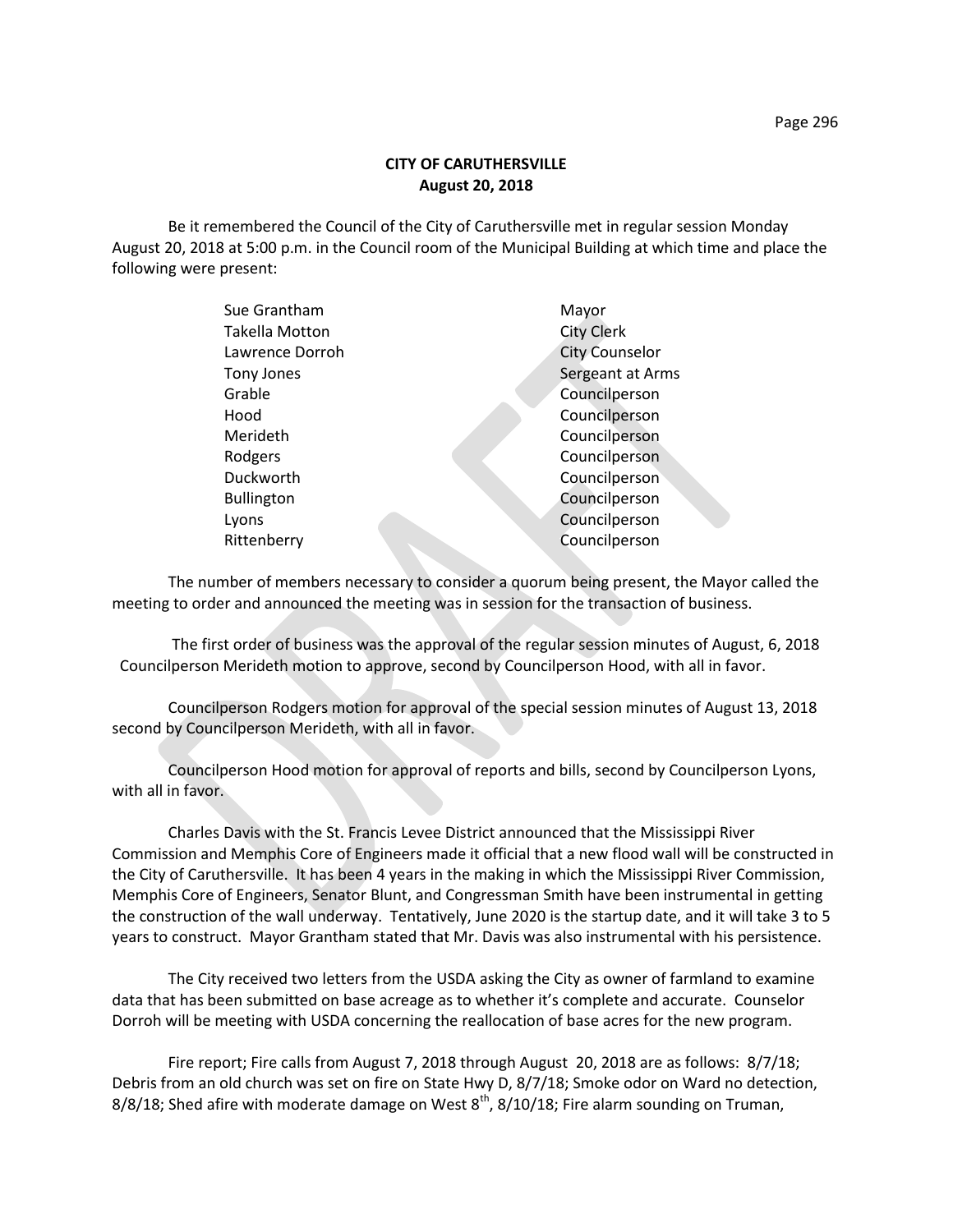#### Page 297

8/13/18; Fire alarm sounding on Grand, 8/15/18; Fire alarm sounding at Cotton warehouse, 8/15/18; Mobile home afire a total loss on State Hwy Z, 8/15/18; Small grass fire on side of road on I55, 8/17/18; Extrication requested on the west outer road at the Micola overpass. There have been 94 fire calls to date compared to 76 in 2017. Chief Charlie Jones had a request for \$3,000 for furniture that had to be replaced in the fire department. Councilperson Bullington motion for approval of the furniture and will be putting it in the budget, second by Councilperson Hood, which resulted in the following vote:

| Grable    | Yes     | Hood        | Yes  |
|-----------|---------|-------------|------|
| Merideth  | Abstain | Rodgers     | Yes. |
| Duckworth | Yes     | Bullington  | Yes. |
| Lvons     | Yes     | Rittenberry | Yes. |

Code Enforcement; Sonya Fuller reported that she had sent out a few letters, and is continuing with the door hangers, which have proved to be effective. Ms. Fuller will have a court appearance Thursday August 23, 2018, and will be waiting on another court appearance for another property. There will also be two more citations given for a couple more properties. The quote that was given for the mowing of the vacant lots was too high, but the bush hog is back in operation, and the mowing of the properties should be caught up by the end of the week. Councilperson Rodgers complimented the City and Code Enforcement Officer on getting the trailer moved on Adams which was dangerous for the kids, and when the grass is cut down it would look decent. Councilperson Bullington inquired about advertising some of the City properties, and selling them off rather than maintaining the properties. Counselor Dorroh stated that the current policy is to sell to the neighboring property owners at an agreed price and then but out for bid if they weren't interested. There was mentioned adopting a policy whereas someone that has maintained a property for a year would be able to get the property. Also taking a look at what has been done in the past by property owners maintaining City lots could also be considered. Ms. Fuller will construct a list of the City's properties and present to the Council.

Water & Sewer report; Paul Shaw reported that Mooreland Drive was finished. In the past two weeks 3 taps have been done, and the department has changed out two 1958 hydrants for new ones. The sludge hauling has been done, and awaiting for the Tower Company to pick up.

Park & Recreation; Wes Deere reported that the pee wee flag football signups are going on. Jamie Jones is aiding with the tackle football grades  $5<sup>th</sup>$  and  $6<sup>th</sup>$ . There will be a meet and interest meeting at Kiwanas field Tuesday at 6:00 p.m. to see how many sign up and turn out. There will also be a meeting with members of the towns of Portageville, New Madrid, Kennett, and Hayti that the pee wee football will be playing.

Library report; Teresa Tidwell reported that the Summer Food program served over 1,500 lunches, and the Library gave out 1,200 in snacks after the reading programs. Ms. Tidwell encourages everyone to donate when they catch something on sale. It was mentioned that the USDA may have a program that the Library may be able to tap into.

Budget report; Councilperson Bullington requested that everyone go through the budget that was presented, and to look for any discrepancies. Councilperson Bullington look to have the budget completed by the next meeting.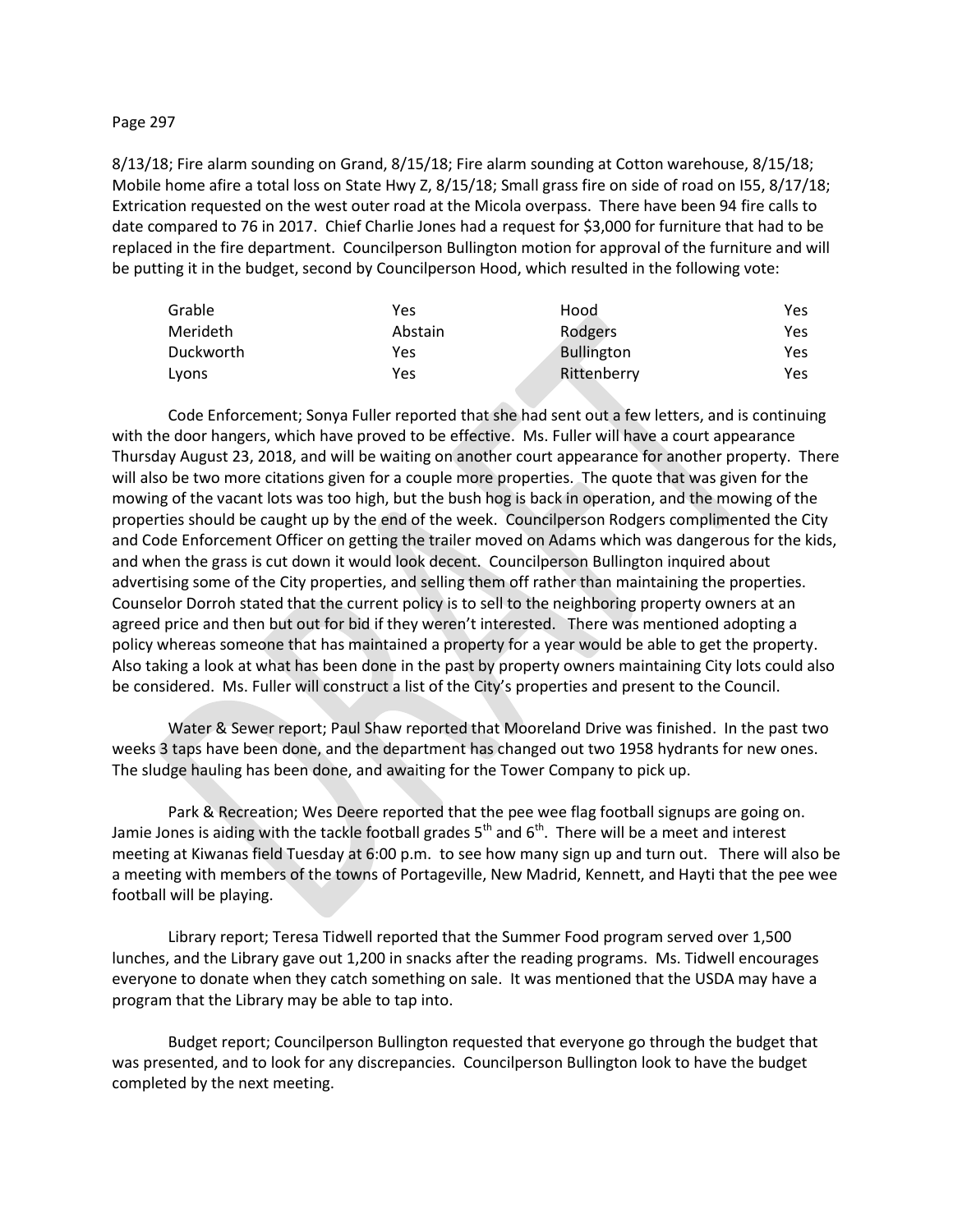Insurance report; Councilperson Rittenberry recommended that the City drop the reinsurance from the previous healthcare provider. The claims are dwindling down, and the City has gone an extra month than what was suggested to make sure all claims were covered. Councilperson Bullington motion to cancel the reinsurance effective August 31, 2018, second by Councilperson Duckworth, which resulted in the following vote:

| Grable    | Yes | Hood              | Yes |
|-----------|-----|-------------------|-----|
| Merideth  | Yes | Rodgers           | Yes |
| Duckworth | Yes | <b>Bullington</b> | Yes |
| Lyons     | Yes | Rittenberry       | Yes |

Randy Guest implemented Nixle last year, and the idea was to have some way of getting information out to the public due to past tornadic events, flooding, and recently with the storm shelters letting the public know when they are open. There are not enough people signed up for the emergency alerting and notification system. In order to continue with the system more people will have to register, and you do so by texting 63830 to 888777 or go t[o www.nixle.com](http://www.nixle.com/) enter 63830 then press go, click signup then add your info. Mr. Guest pointed out that the system can not only be used for emergencies, but any essential information that you would want to get out to the public. For example the Police department has an anonymous tip Facebook page, and that information can be applied. Nixle rebroadcasts any weather or heat advisories that have been broadcasted. Mr. Guest stated that he would increase the number of people that are able to send out messages. The emergency system is very important; the tornado shelters cannot be open for 8 hours for watches. The emergency response team wants to be able to alert the public a couple of hours before a storm hits, and Nixle is the way to make it happen. Mayor Grantham encourages everyone to tell everyone they know about Nixle and sign up so that the City can continue to keep it. Mr. Guest also pointed out that he had messages applied about the baseball league that the parents could access, which is a different data base from the general base for emergencies. Councilperson Bullington pointed out that a lot of elderly people that didn't text or needed assistance in signing up perhaps could do so through the Library so they could receive calls on their landline.

The interfacing of the City Collector's software has started today by putting in the delinquent taxes. The process itself is pretty straight forward, but it's time consuming. It will not link if a person has more than one delinquency; they all have to be done on a separate page. Ordinarily the taxes are keyed in and the system makes the delinquencies, but this a back door approach.

Jana Merideth reported Colin Wallenkamp of the Mississippi Rivers and Towns Initiative has been in contact and is researching different avenues of what's out there for the City to apply for. Daniel Tappana, Economic Development Project Manager shared a list of avenues for grants that was given to the Department heads and the Mayor. The Missouri Economic Development Council is having a meeting in Cape Girardeau, MO October 17 through the 19, 2018, and they strongly encourage attendance. Jason Smith is working out a time to come and visit and the Economic Advisory will meet Tuesday August 21, 2018 at 5:30 at City Hall.

Introduction of Bills; Councilperson Duckworth motion for the first reading of an ordinance for an election of a bond issue for the water and waste water improvements in the November 1, 2018 election, second by Councilperson Hood as follows: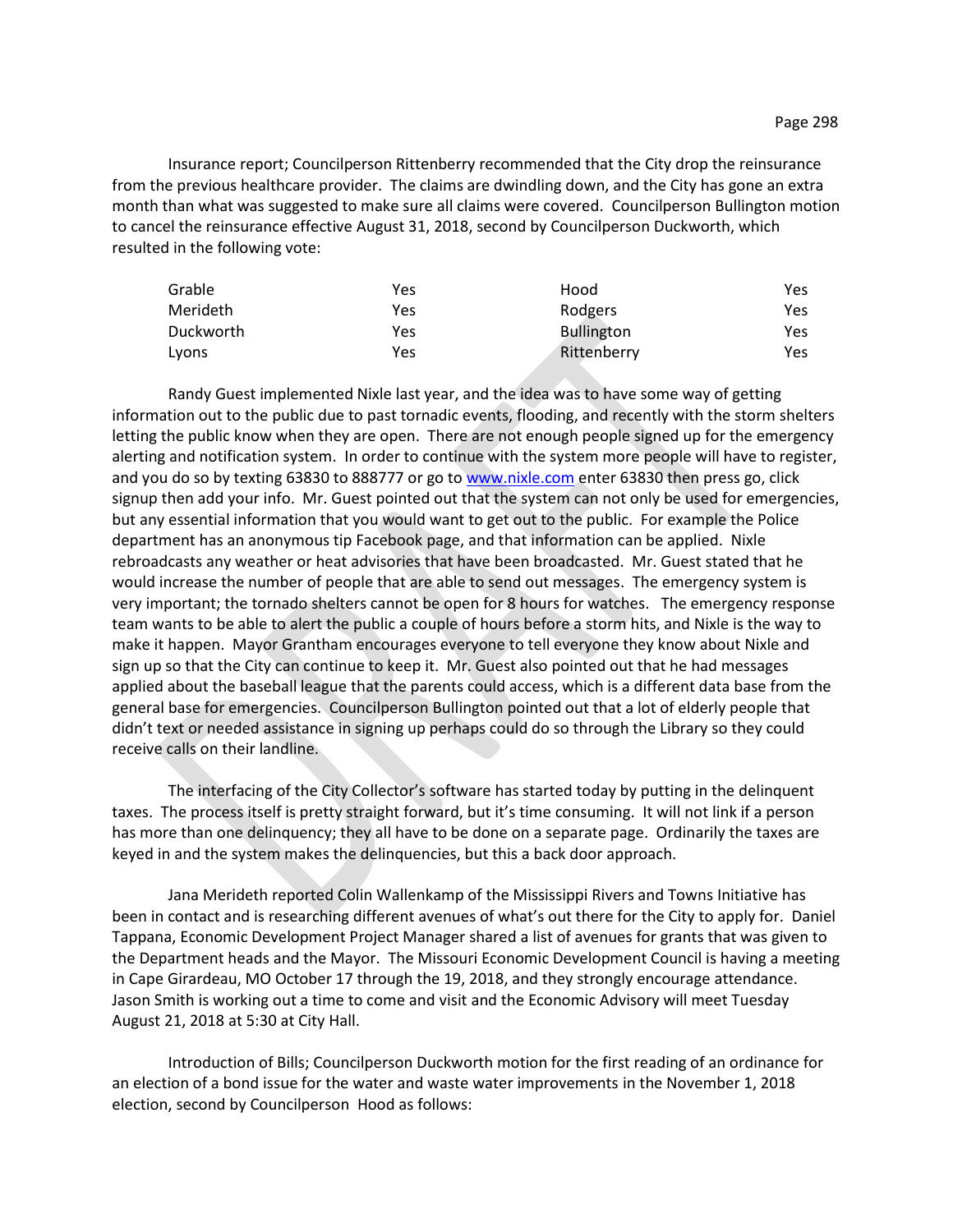Page 299

### **BILL NO. 2018-05 ORDINANCE NO. 2018-05**

## **AN ORDINANCE CALLING A BOND ELECTION IN THE CITY OF CARUTHERSVILLE, MISSOURI AND AUTHORIZING CERTAIN ACTIONS IN CONNCETION THEREWITH.**

## **PROPOSITION**

**Shall the City of Caruthersville, Missouri, issue its combined waterworks and sewerage system revenue bonds in the amount of Eight Million Dollars (\$8,000,000) for the purpose of extending and improving the City's existing combined waterworks and sewerage system, the cost of operation and maintenance of said system and the principal of and interest on said revenue bonds to be payable solely from the revenues derived by the City from the operation of its combined waterworks and sewerage system, including all future extensions and improvements thereto?**

Councilperson Duckworth motion for the second reading by title only, second by Councilperson Lyons, the question is will Bill No. 2018-05 pass and become known as Ordinance No. 2018-05, which resulted in the following vote on said question to wit:

| Grable    | Yes | Hood              | Yes |
|-----------|-----|-------------------|-----|
| Merideth  | Yes | Rodgers           | Yes |
| Duckworth | Yes | <b>Bullington</b> | Yes |
| Lyons     | Yes | Rittenberry       | Yes |

Councilperson Lyons motion for the first reading of an amendment to the economic sales tax ordinance to reflect what was submitted for the election by title only, second by Councilperson Hood as follows:

### **BILL NO. 2018-06 ORDINANCE NO. 2018-06**

## **AN ORDINANCE AMENDING ORDINANCE NO. 2018-04 OF THE CITY OF CARUTHERSVILLE, MISSOURI , IMPOSING A SALES TAX FOR ECONOMIC DEVELOPMENT PURPOSES; PROVIDING FOR SUBMISSION OF THE PROPOSAL TO THE QUALIFIED VOERS OF THE CITY FOR THEIR APPROVAL AT A SPECIAL ELECTION CALLED AND TO BE HELD IN THE CITY ON AUGUST 7, 2018.**

Councilperson Bullington motion for the second reading, second by Councilperson Lyons, the question is will Bill No. 2018-06 pass and become known as Ordinance No. 2018-06, which resulted in the following vote on said question to wit:

| Grable    | Yes | Hood              | Yes. |
|-----------|-----|-------------------|------|
| Merideth  | Yes | Rodgers           | Yes  |
| Duckworth | Yes | <b>Bullington</b> | Yes  |
| Lyons     | Yes | Rittenberry       | Yes  |

The next bill was for the vote that was passed to increase the rates on sewer and sanitation. Councilperson Grable motion for the first reading, second by Councilperson Bullington as follows: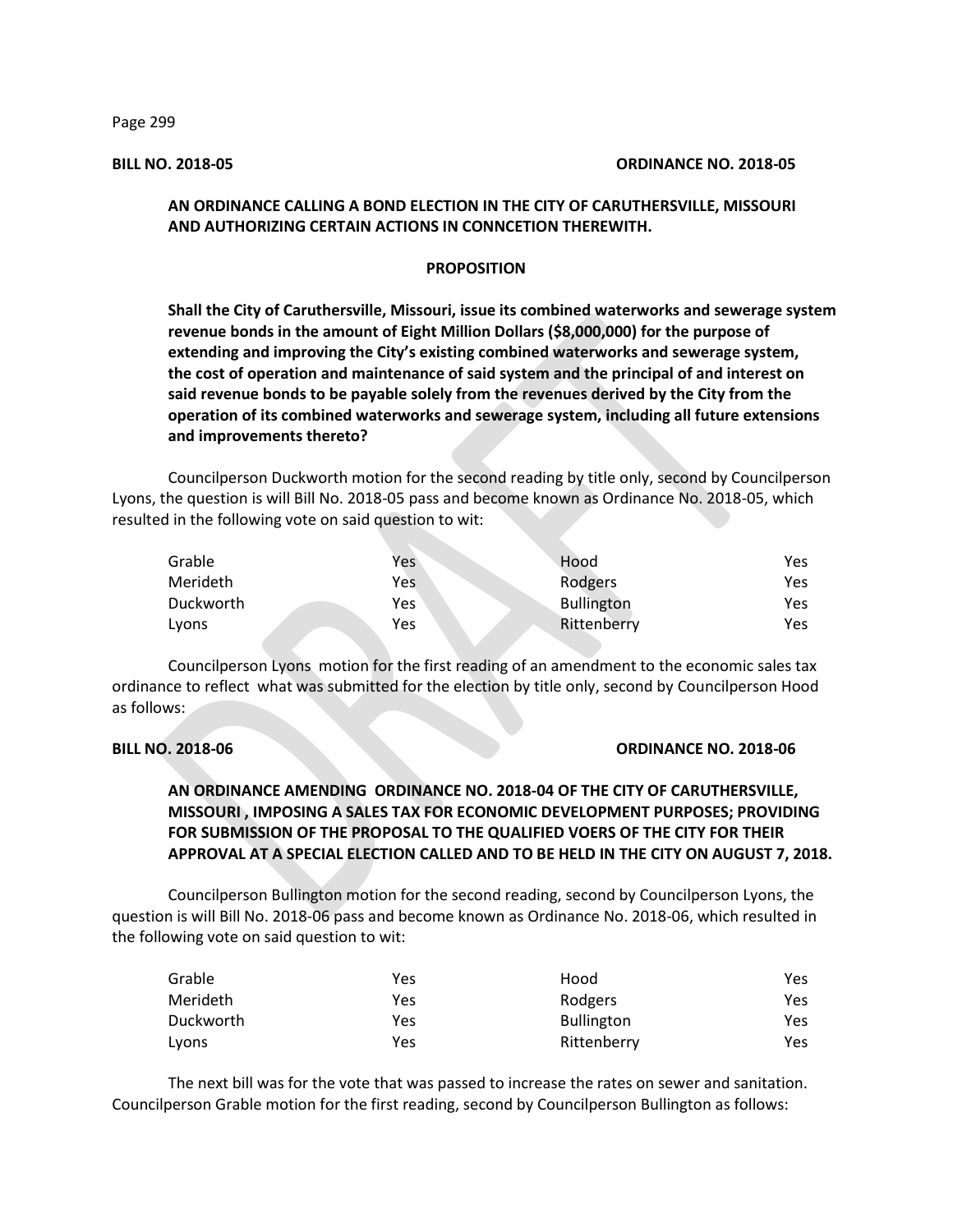## **BILL NO. 2018-07 ORDINANCE NO. 2018-07**

# **AN ORDINANCE AMENDING SECTION 230.054 AND SECTION 700.030 OF THE CODE OF ORDINANCES OF THE CITY OF CARUTHERSVILLE TO AMEND THE USE FEES FOR SOLID WASTE COLLECTION AND WASTEWATER SERVICE**

# BE IT ORDAINED BY THE CITY COUNCIL OF THE CITY OF CARUTHERSVILLE, MISSOURI, as follows:

Section 1. Section 230.054 of the Code of Ordinances of the City of Caruthersville adopted in Ordinance 2016-04 and subsequently amended by Ordinance No. 2016-09 shall be, and hereby is, amended to increase the monthly service fee for residential and light commercial solid waste collection from \$11.00 to \$15.00.

Section 2. Subparagraph G of Section 700.030 of the Code of Ordinances of the City of Caruthersville shall be, and hereby is, amended as follows:

G. Sewerage Rates. The following rates and charges for the use and services of the sewerage system of the City of Caruthersville shall be based on the amount of water received each month by each premises for the City waterworks system, as determined by water meter readings. The following user charges are hereby established for the sewage system, to wit:

| <b>Gallons of Water Consumed:</b>                                      | <b>User Use Charge</b> |
|------------------------------------------------------------------------|------------------------|
|                                                                        | \$11.00                |
| For each additional 1,000 gallons over 2,000 gallons per month $$2.50$ |                        |

Section 3. The rates adopted herein shall become effective as of October 1, 2018.

Section 4. All provisions of Chapter 230 and Chapter 700 of the Code not amended herein shall remain in full force and effect.

Section 5. This ordinance shall be effective from and after its passage and approval.

READ TWO TIMES, PASSED AND APPROVED this \_20th\_\_\_ day of August, 2018.

ATTEST:

Sue Grantham, Mayor

\_\_\_\_\_\_\_\_\_\_\_\_\_\_\_\_\_\_\_\_\_\_\_\_\_\_\_\_\_\_\_\_\_

Takella Motton, City Clerk

\_\_\_\_\_\_\_\_\_\_\_\_\_\_\_\_\_\_\_\_\_\_\_\_\_\_\_\_\_\_\_